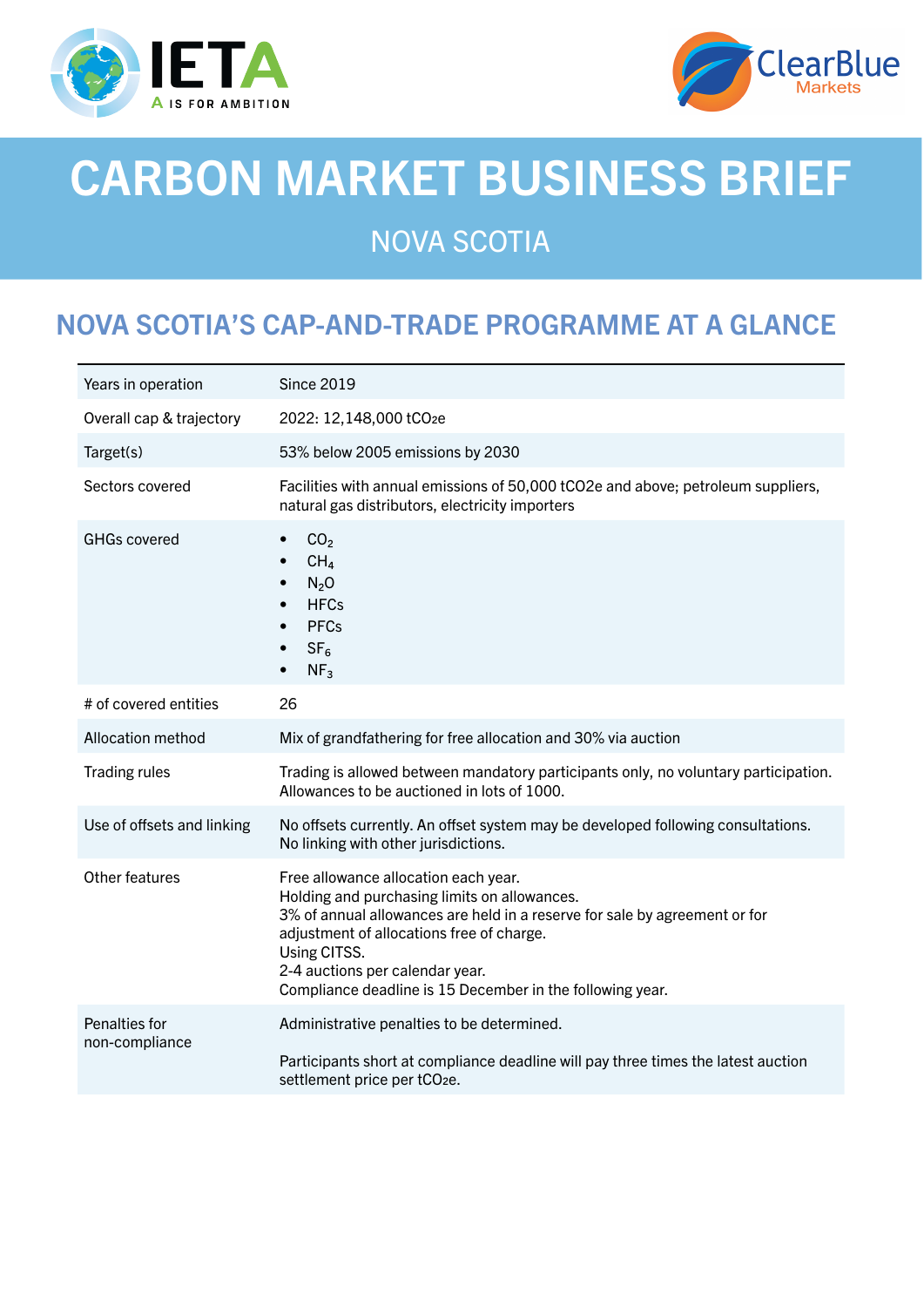| Use of revenues | All revenue from auctions and sale of reserve allowances will go into the Green Fund<br>and be used for GHG mitigation, adaptation, encourage innovative technology, and<br>reduce negative economic and social effects of mitigation actions.                                                                                                                                                                                                                                                                                                                                                                                                                              |
|-----------------|-----------------------------------------------------------------------------------------------------------------------------------------------------------------------------------------------------------------------------------------------------------------------------------------------------------------------------------------------------------------------------------------------------------------------------------------------------------------------------------------------------------------------------------------------------------------------------------------------------------------------------------------------------------------------------|
|                 | A total of C\$18 million has been invested into energy efficiency and renewable<br>energy programmes, with another C\$44.3 million being raised into the fund<br>from 2021 auctions. Funded programmes include the Solar Homes programme,<br>Affordable Housing, Energy Solutions, and Clean Leadership. The Climate Change<br>Mitigation Sub-Stream includes projects that increase the capacity to manage more<br>renewable energy, increase access to clean energy transportation, and improve<br>energy efficiency of buildings and generation of clean energy. Eligible projects<br>should have a total cost of C\$1 million or more, with completion by October 2027. |

#### MAJOR DEVELOPMENTS

The cap-and-trade programme launched 1 January 2019. The first allocation of allowances took place in April 2019 and auctioning started in 2020. Two auctions are scheduled for 2022, on 8 June and 7 December.

The Nova Scotia cap-and-trade market remains relatively closed as there are no opt-in opportunities for facilities with annual emissions below the mandatory threshold of 50,000 tCO2e and as market speculators are not allowed to participate. Also, there are still no immediate plans for Nova Scotia to link with other markets such as the WCI cap-and-trade system, which includes the California and Quebec programmes. Nova Scotia, Quebec, and California are the only North American jurisdictions currently operating a cap-and-trade programme which covers industrial emissions.

Deputy Minister Lora MacEachern has said that an updated Nova Scotia Climate plan will be released in Spring 2022. Nova Scotia is also currently evaluating its existing cap-and-trade programme and considering the most appropriate carbon pricing system for the next eight years. In 2022, the Canadian federal government is conducting a federal programme assessment to review all provincial carbon pricing programmes using the updated Federal Carbon Pollution Pricing Benchmark. The Federal Benchmark aims to increase the stringency of all carbon pricing programs to support the national emissions reduction target of 40-45% below 2005 levels by 2030. For the purpose of regulatory certainty, all provincial programmes that are deemed 'equivalent' in stringency will be implemented for the 2023-26 period, and for jurisdictions without an approved programme, the Federal Backstop will be imposed.

Associate Deputy Minister Jason Hollett indicated on the Public Accounts Committee Proceedings on 2 February that the province is currently considering three options: 1) an explicit carbon pricing programme that matches the federal carbon pricing trajectory – reaching C\$170 by 2030; 2) a cap-and-trade programme with a more stringent cap for the 2023-30 period that corresponds with, at a minimum, the projected emissions from a price-based system and in line with the national target; 3) a combination of federal fuel charge and a performance-based carbon pricing program for industrial emitters. Key to this consideration is the cost-effectiveness of emissions reduction and the impact on Nova Scotians. According to Hollett, since the implementation of Nova Scotia's market-based programme, the cost impact for consumers of fossil fuel remained at an additional one cent per litre, versus the 8.8 cents impact under the federal fuel charge. Moving away from the cap-and-trade model will result in a significant price increase, though this also means that the revenue for the Green Fund can expand by collecting the tax from consumers and industrial emitters.

#### MARKET COMMENTARY

Allowances are auctioned in lots of 1000. A minimum price is set each year, increasing by 5% plus inflation. For auctions in 2022, the minimum price is C\$22.92/tCO2e.

Mandatory participants with excess allowances can sell them via government auctions on a consignment basis. Allowances sold by consignment will be sold at the auction's closing price. Consignment allowances are sold first, before the allowances offered by the province. Unsold consignment allowances are kept and sold at the next auction.

In 2021, Nova Scotia held its third cap-and-trade auction on 9 June, which saw prices leap from the December 2020 auction settlement of C\$24.70 to C\$36.71. This was the first auction after a series of significant developments in the